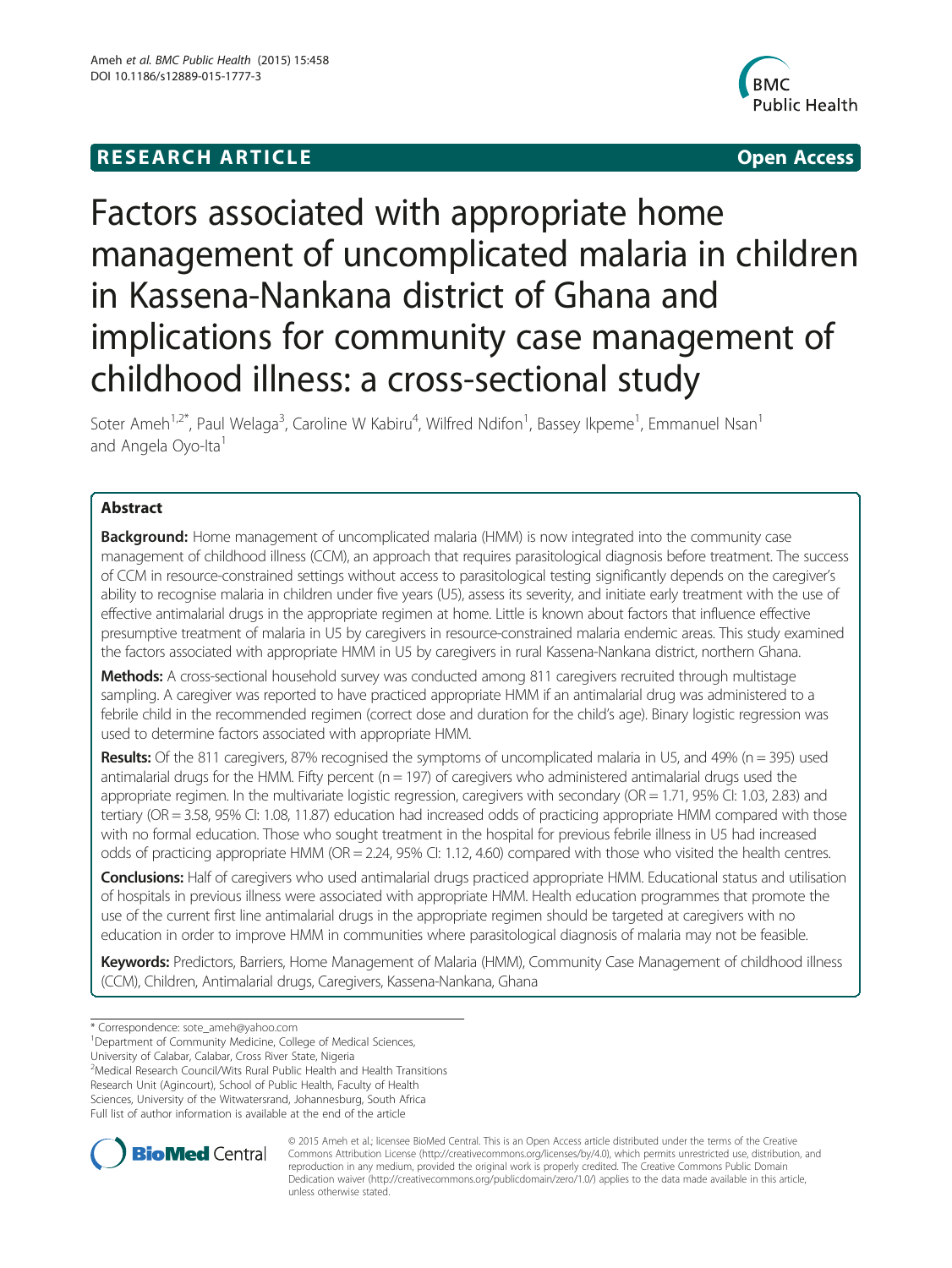#### Background

An estimated 207 million malaria cases and 627 000 malaria-related deaths occurred globally in 2012. Most of the deaths were among children under five years (U5), with 1300 young lives lost to malaria every day [\[1\]](#page-8-0). Sub-Saharan Africa (SSA) accounted for 85% of all deaths, with almost all of them occurring in U5 [[1](#page-8-0)]. In Ghana, malaria accounts for more than 44% of outpatient visits and 22% of U5 mortality [\[2](#page-8-0)]. A quarter of deaths in U5 in Kassena-Nankana district of northern Ghana is attributable to malaria [\[3\]](#page-8-0).

Malaria-related deaths in U5 occur within 48 hours of onset of illness [\[4](#page-8-0)]. Thus, one of the strategies of the Roll Back Malaria (RBM) programme is to reduce mortality in U5 through early diagnosis and treatment within 24 hours of the onset of symptoms [[5\]](#page-8-0). However, poor physical access to health facilities is an obstacle to early diagnostic and curative services in rural areas in Lowand Middle-Income Countries (LMICs) [[6,7\]](#page-8-0).

There is evidence that presumptive treatment of malaria is more cost effective than prior microscopy or Rapid Diagnostic Test (RDT) in malaria endemic areas where at least 70% of fever is due to malaria [\[8,9\]](#page-8-0). In such settings, the World Health Organization (WHO) recommends the home management of uncomplicated malaria (HMM) strategy to reduce malaria-related morbidity and mortality in U5 [\[7,10\]](#page-8-0). HMM refers to the diagnosis based on the recognition of symptoms of malaria and treatment occurring outside the clinical setting, within, or near the home. The cornerstone of HMM implementation is the education of caregivers to enable them to recognise malaria, assess its severity, and initiate early treatment for uncomplicated malaria in the home using effective medicines that can be obtained from a community resource person, sales outlet, or health facility [[7\]](#page-8-0). In Kassena-Nankana district, health care workers advised caregivers on how to manage uncomplicated malaria at home and to bring their children to the health facilities if they noticed any danger signs of complicated malaria [\[11\]](#page-8-0).

Following implementation of the HMM strategy, nonprescribed antimalarial drugs became more freely available from private drug stores [[12](#page-9-0)-[15](#page-9-0)] without a regulatory mechanism [\[11](#page-8-0)[,16](#page-9-0)]. In Ghana, 90% of children with fever are treated at home with drugs that are relatively more accessible from drug vendors compared to health facilities [[7\]](#page-8-0). Drugs bought over the counter contributed to inappropriate treatment of febrile illness in children [\[17\]](#page-9-0) resulting in consequent treatment failures and drug resistance [[18](#page-9-0)]. Although Ghana implemented the use of Artemesinin-Based Combination Therapy (ACT) as a first line drug in 2006 [[2](#page-8-0)[,19\]](#page-9-0), the use of non-prescribed antimalarial drugs, some of which are non-ACTs, is still high [[11](#page-8-0)[,20,21](#page-9-0)]. When ACTs are available, they are also dispensed based on the presumed diagnosis of malaria [[20,22,23\]](#page-9-0).

In an effort to more effectively regulate the use of antimalarial drugs, the HMM strategy is now integrated within the platform of the Community Case Management of childhood illness (CCM) [[24\]](#page-9-0). This integration requires that trained community-based providers and volunteers, such as Community Health Workers (CHWs) and private vendors perform parasitological diagnosis before initiation of treatment with first line antimalarial drugs in the community [[24\]](#page-9-0). However, in settings where parasitological diagnosis is not possible (e.g. in the home), the decision to provide antimalarial treatment must be based on the prior probability of the illness being malaria [[24](#page-9-0)]. Available evidence indicates there is potential for the CCM to substantially increase access to life-saving malarial diagnostics and treatment in rural African communities [[23,25,26\]](#page-9-0). The feasibility and acceptability of the CCM in urban African settings have also been described as positive [[27](#page-9-0)].

However, the success of the CCM must be considered with cautious optimism. One study in Senegal found that one-third of patients who received ACTs through Lay Health Workers (LHWs) and Community Medicine Distributors (CMDs) in a rural setting had a negative Rapid Diagnostic Test (RDT), or did not receive RDT at all [\[23](#page-9-0)]. This finding suggests that presumptive treatment of malaria remains common practice even where parasitological diagnosis is available within the CCM strategy. A similar study in five urban sites in Ghana, Burkina Faso, Ethiopia and Malawi showed that CMDs were not universally utilised because they did not integrate well with the communities they served due to other conflicting sources of health care and lack of remuneration or incentives. Although all the five sites reported an improvement in preference for CMDs as providers of malaria treatment, the use of the current first line antimalarial drugs for self-treatment among the respondents increased in four of the five sites [[27](#page-9-0)].

In order to better understand the implementation of the CCM in settings with no access to parasitological diagnosis of malaria, it is important to highlight the factors that may influence the presumptive treatment of febrile illness in U5 at home by caregivers. This paper presents the findings of a study conducted before the integration of the HMM into the CCM. More specifically, we reported knowledge of malaria, the appropriate regimen of antimalarial drugs used for the HMM in U5, barriers to uptake of HMM, and factors associated with appropriate HMM in U5 by caregivers in rural Kassena-Nankana district, northern Ghana.

# Methods

## Study setting

This study was conducted in Kassena-Nankana district, northern Ghana. The district occupies an area of 1,675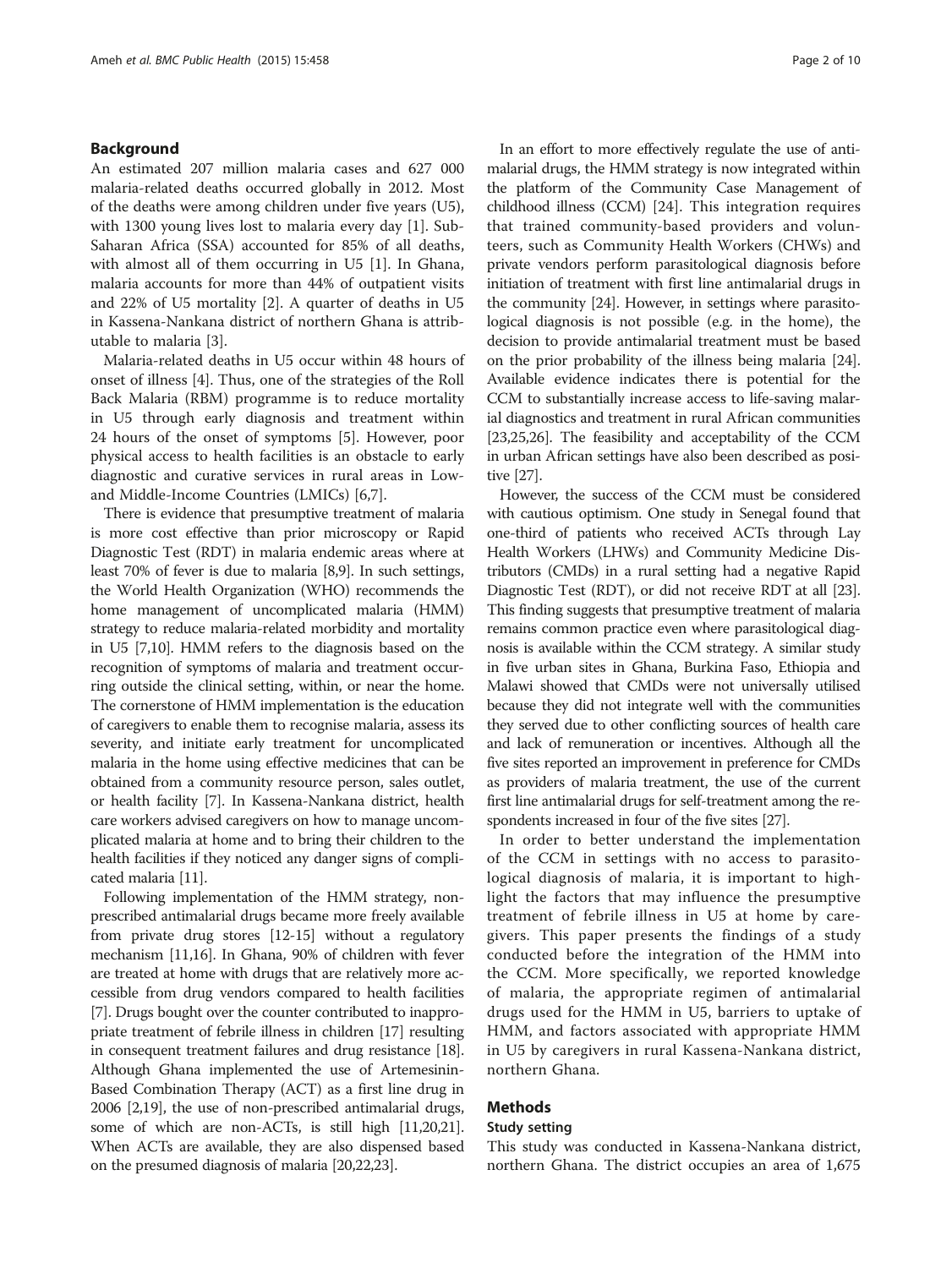square kilometres along the Ghana-Burkina Faso border. The study area has a population of approximately 157,000 people, with females and males accounting for 52.5% and 47.5% of the population, respectively. Children under five years constitute 12.5% of the total population [[28\]](#page-9-0). Agriculture is the mainstay of the district's economy, accounting for about 69% of the employable population. In the district, there are two seasons: wet (May to October) and dry (November to April). Malaria transmission occurs throughout the year due to the all year-round warm conditions and irrigational farming which promote mosquito breeding. Malaria is the leading cause of U5 deaths in the area. Other major causes of U5 deaths include diarrhoeal diseases and acute respiratory infection, e.g. pneumonia. There is one referral district hospital, six health centres, and over 30 Community Health Centres in Kassena-Nankana district [\[28](#page-9-0)].

In the HMM strategy, the home is the first "hospital" for U5 in a rural community like the Kassena-Nankana district that has little or no access to diagnostic services and appropriate treatment within 24 hours of the onset of symptoms [[7\]](#page-8-0). The key components of the HMM strategy were communication regarding behavioural change, training of service providers, making drugs available in the communities, and supervision and monitoring. Of these, making antimalarial drugs available in the communities, training of private drug vendors and the development of informational, educational, and communication materials were the components of the HMM strategy that were implemented in Kassena-Nankana district at the time this study was conducted. The Healthier Happier Home (He Ha Ho) campaign developed by the Ghana service used the mass and print media to target drug vendors and women's groups in the dissemination of information on the appropriate management of malaria in U5 at home [\[7](#page-8-0)].

The study area was the site for a large-scale communitybased intervention trial known as the Navrongo Community Health and Family Planning project. Findings from this intervention led to the Ghanaian health care policy known as the Community-based Health Planning and Services (CHPS). The CHPS concept involves relocating trained community nurses, referred to as Community Health Officers (CHOs), to rural communities to provide basic primary health care services such as routine vaccination, monitoring childhood growth and development, providing oral rehydration therapy, and health education [[28](#page-9-0)]. The Navrongo Health Research Centre (NHRC) maintains a Health and Demographic Surveillance System (HDSS) which provides baseline data of all compounds, households, and individuals in the study area. All households are visited once every four months where demographic data such as births, deaths and in- and out-migration data are updated. For the purposes of

conducting research, the area has been divided into five zones: East, West, North, South and Central [[28\]](#page-9-0). The Navrongo HDSS database was used for sampling of prospective participants in this study.

#### Study design and sampling

This was a cross-sectional study of 811 female caregivers of U5 conducted in Kassena-Nankana district between January and June 2008.

## Inclusion and exclusion criteria for recruitment of caregivers for interviews

Caregivers were interviewed in households where children manifested with fever and other symptoms of uncomplicated malaria two weeks before the survey. One caregiver per household was selected for the interview even if two or more children had fever in a household. On the other hand, caregivers were excluded from the interviews in households where children had symptoms of complicated malaria (e.g. convulsion and unconsciousness), which should be managed in health facilities as specified in the HMM strategy.

#### Sample size estimation

Assuming 50% prevalence of the use of antimalarial drugs for the home management of uncomplicated malaria in U5 by caregivers in Kassena-Nankan district [[29](#page-9-0)], this study had a power of 90% to identify an odds ratio of 2 as significant at 5% level of significance [\[30\]](#page-9-0). The minimum sample size of at least 392 caregivers was then estimated after accounting for 10% non-response. However, the sample size was doubled to 800 during data collection in order to generally understand caregivers' health-seeking behaviour for the treatment of malaria, other than the use of antimalarial drugs. The regression analysis was then restricted to the caregivers who used antimalarial drugs for the home management of malaria in U5.

#### Sampling technique

Caregivers were recruited through a multistage sampling technique. In the first stage, ten communities from each of the five zones in the district were randomly selected. In the second stage, twelve compounds were randomly selected from each of the selected communities. In the third stage, all households in the sampled compounds where a child was reported to have had fever two weeks preceding the interview were selected. A caregiver in the selected households was interviewed using a semistructured questionnaire that elicited information on socio-demographic variables; knowledge of the symptoms and treatment of uncomplicated malaria in children (Figure [1\)](#page-3-0); autonomy of initiating treatment in the household; reception of advice; and sources of health care in previous febrile illness in U5.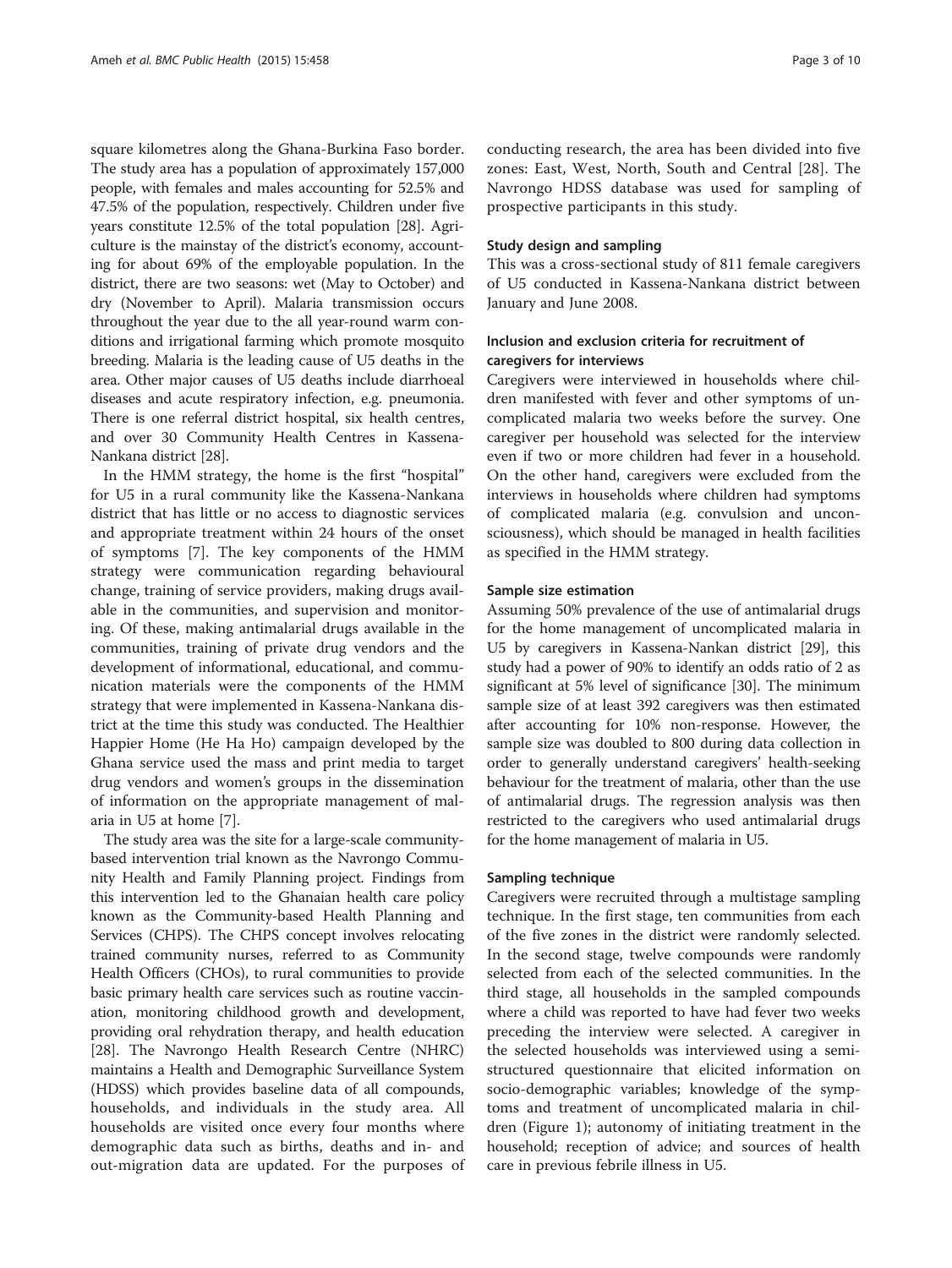

<span id="page-3-0"></span>

## Training and quality control

Field workers and supervisors were recruited and trained for five days prior to data collection. Similar to another study which assessed community perceptions of malaria and malaria treatment behaviour in a rural district of Ghana [[31\]](#page-9-0), the field workers in our study received training on how to guide caregivers to identify antimalarial drugs that were administered to children by showing them (caregivers) pictures or packs of antimalarial drugs commonly used in Ghana. Field workers also observed left over antimalarial packs, if any, in the homes to identify antimalarial drugs that were administered by the caregivers to their children. During data collection, completed interviews were checked and verified for consistency by the supervisors at the end of each day. Incomplete questionnaires were returned to the field workers for verification. The supervisors randomly selected 5% of the completed interviews and repeated the interviews with respondents to ensure that interviews were conducted appropriately and accurately. Double entry of data was conducted by two data entry clerks and verification checks were run to reconcile differences where necessary.

## Variables

The binary outcome variable was appropriate HMM, which is defined in this paper as the administration of antimalarial drugs in the recommended age-related dose and duration using the national antimalarial treatment guideline. Knowledge of the mode of transmission of malaria was categorised as: (i) accurate - if mosquito bite was the only response, (ii) fair - if mosquito bite and any other response(s) were selected and (iii) poor - if mosquito bite was not selected. Knowledge of uncomplicated malaria was based on caregivers' recognition of fever and any of the following symptoms in a child: vomiting, abdominal pain, weakness, diarrhoea, chills, loss of

appetite, yellow-coloured urine, shivering and stomach ache. Knowledge of complicated malaria was based on caregiver's identification of unconsciousness, convulsion, or fever in a child [[32\]](#page-9-0).

The wealth index of the caregivers was constructed from 24 variables on household possessions and housing characteristics, using the principal components analysis (PCA) technique [[33\]](#page-9-0). Wealth index was categorised into quintiles in ascending order of lowest, middle low, middle, middle high, and highest socioeconomic status.

Independent variables were age, education, occupation, religion and SES of the caregivers. Other variables assessed were lack of autonomy of initiating treatment for a febrile child, reception of advice, knowledge of malaria, and type of health care utilised for previous febrile illness in U5 among caregivers.

# Statistical analysis

Statistical analysis was done with STATA<sup>R</sup> version 12. Mean and standard deviation were calculated for continuous variables and percentages for categorical variables. We declared the data set as survey data and used the "svyset" Stata syntax in the regression analysis in order to minimise underestimation of the standard error arising from multistage sampling. Estimates of odds ratios and standard errors were then adjusted for the sampling design. Simple and multiple binary logistic regression models were fitted to determine factors associated with appropriate home management of malaria in U5. The relationship between each of the nine independent variables and appropriate HMM was analysed by forward selection in the unadjusted regression analysis at 5% significance level. The independent variables whose confidence intervals included the null value of one in the unadjusted analysis were excluded for analysis in the adjusted model. Interactions between independent variables were tested for. The variables that were significantly (confidence intervals excluding the null value of one) associated with appropriate HMM in the unadjusted analysis were included in the final adjusted regression model at 5% significance level.

## Ethical clearance

Ethical clearance for this study was obtained from the NHRC Institutional Review Board and the Committee for Research on Human Subjects (Medical) of the University of the Witwatersrand, Johannesburg, South Africa. Community consent was obtained from the community gatekeepers (village heads) after community entry, mobilization and sensitization were done. Individual written informed consent was then obtained from all study participants following a briefing by fieldworkers about the aim of the study and rights of study participants.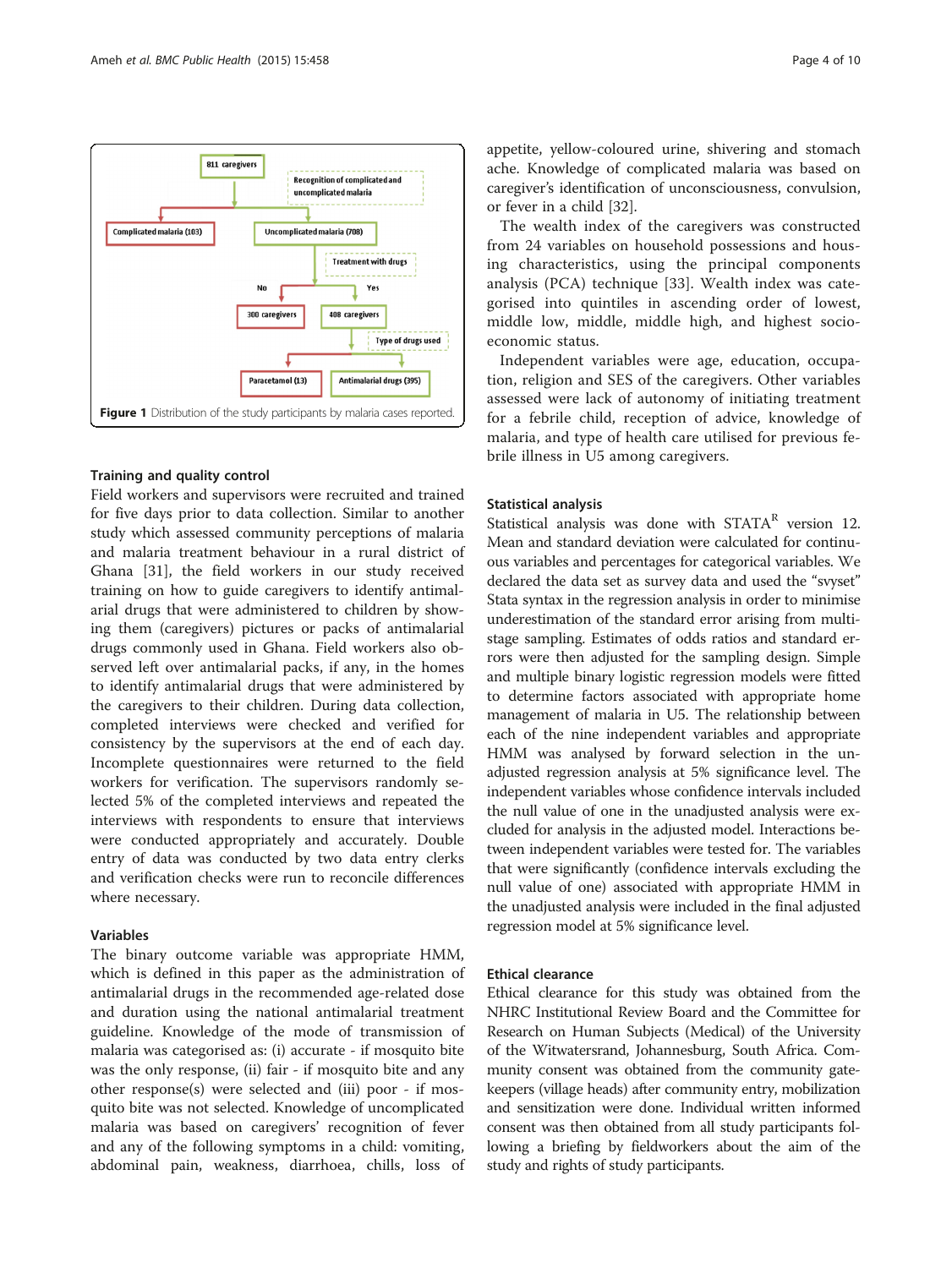#### Results

Socio-demographic characteristics of the 811 respondents The mean age of the caregivers was 30 (SD 7.3) years. About 98% (796) of the caregivers were the biological mothers of the children. Approximately 55% (442) of the women had no formal education and most of the women were farmers  $(50.4\%, n = 409)$ , married  $(92\%, n = 745)$  and Christians (67%, n = 547) - (Table 1).

## Knowledge of uncomplicated malaria and actions taken during onset of fever in U5

About 87% (708/811) of the respondents recognised the symptoms of uncomplicated malaria in U5 (Figure [1](#page-3-0)). Out of this number, 27% (189) had accurate knowledge of malaria being transmitted through mosquito bite and 53% (378) ranked fever as the cardinal symptom of uncomplicated malaria (Additional file [1\)](#page-8-0). Actions taken by these caregivers to treat uncomplicated malaria were: use of herbs 69% (489), use of drugs 58% (408), sponging 24% (173), no action 2% (12) and praying/consulting soothsayers 0.4% (3) - Additional file [1](#page-8-0).

#### Drugs used for the home management of uncomplicated malaria in U5

Table [2](#page-5-0) shows that 395 of the 708 caregivers who recognised the symptoms of uncomplicated malaria reported using antimalarial drugs for the HMM in U5. The most common drug used was chloroquine, with 94% reported usage. Approximately 50% (197) of these caregivers administered the antimalarial drugs in the appropriate regimen. Children with febrile illness were treated at home because the caregivers perceived the drugs were effective (98%) and had previously been prescribed by a chemist or drug vendor (56%) - Figure [2](#page-5-0).

#### Barriers to uptake of home management of malaria among the caregivers

Of the 708 caregivers who recognised the symptoms of uncomplicated malaria, 71% (501) and 92% (651) identified lack of autonomy of initiating treatment at home and reception of advice from older women as barriers to uptake of HMM, respectively (See Additional file [2](#page-8-0)). Ninetyfour percent of these 651 caregivers who received advice lived in the same compound with the older women. Types of advice received were: use of herbs 84% (546), visiting the health centre/clinic 40% (263), buying drugs 24% (154) and utilising the services of the CHOs 10% (62). Ninety seven percent (629/651) of the caregivers who received advice adhered to the advice given by older women.

## Appropriate use of antimalarial drug by source of health care utilized in previous illness in U5

Table [3](#page-6-0) shows the distribution of the 395 caregivers who used antimalarial drugs in the appropriate regimen

#### Table 1 Socio-demographic characteristics of the caregivers  $(N = 811)$

| Variable                       | n (%) (95% CI)         |
|--------------------------------|------------------------|
| Age group (years)              |                        |
| $15 - 24$                      | 208 (25.7) (22.7-28.8) |
| 25-34                          | 383 (47.2) (43.7-50.7) |
| $\geq 35$                      | 220 (27.1) (24.1-30.3) |
| Mean age (SD) (95% CI of mean) | 29.9 (7.3) (29.4-30.4) |
| <b>Educational level</b>       |                        |
| No formal education            | 442 (54.5) (51.0-58.0) |
| Primary                        | 207 (25.5) (22.6-28.7) |
| Secondary School               | 110 (13.6) (11.3-16.1) |
| Tertiary                       | 52 (6.4) (4.8-8.3)     |
| Religion                       |                        |
| Traditional                    | 202 (24.9) (22.0-28.0) |
| Christianity                   | 547 (67.4) (64.1-70.7) |
| Moslem                         | $50(6.2)(4.6-8.1)$     |
| Others                         | 12 (1.5) (0.8-2.6)     |
| Occupation                     |                        |
| None                           | 144 (17.8) (15.2-20.6) |
| Farmer                         | 409 (50.4) (47.0-53.9) |
| Trader/Civil servant           | 258 (31.8) (28.6-35.1) |
| Relationship to child          |                        |
| Biological mother              | 796 (98.1) (97.0-99.0) |
| Care taker                     | $8(1.0)(0.4-1.9)$      |
| Grand mother                   | $7(0.9)(0.3-1.8)$      |
| Marital status                 |                        |
| Married                        | 745 (91.9) (89.8-93.7) |
| Other*                         | 66 (8.1) (6.4-10.2)    |
| Socio-economic status          |                        |
| Lowest                         | 166 (20.5) (17.7-23.4) |
| Middle low                     | 164 (20.2) (17.5-23.2) |
| Middle                         | 159 (19.6) (16.9-22.5) |
| Middle high                    | 176 (21.7) (18.9-24.7) |
| Highest                        | 147 (18.0) (15.5-21.0) |

\*Other – single, divorced, separated and widowed.

stratified by source of health care in previous episodes of febrile illness in U5. Use of drug in the appropriate regimen was 68% (hospital), 60% (self-medication), 49% (Health centres/clinics), 48% (drug stores) and 44% (CHO's).

#### Reasons for utilising sources of health care in previous febrile illness in U5

The caregivers who administered antimalarial drugs for previous febrile illness in U5 reported that effectiveness of the medication was the most common reason for utilising the hospital (88%,  $n = 35/40$ ), health centres/clinics (83%,  $n = 188/227$ ) and drug stores (61%,  $n = 38/62$ ). On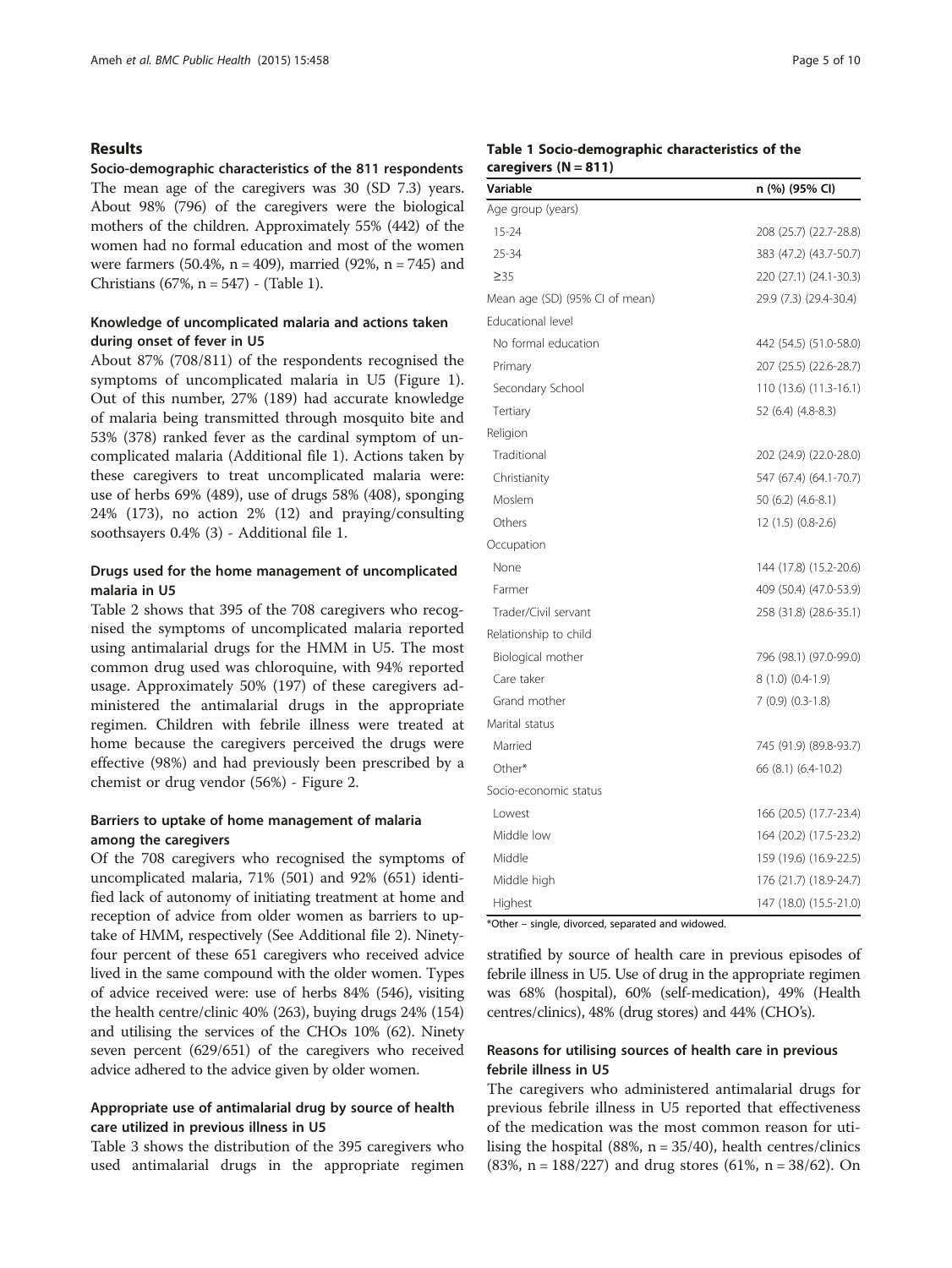<span id="page-5-0"></span>Table 2 Drugs used by caregivers for the home management of uncomplicated malaria in U5

| Variable                                                        | n (%) (95% CI)         |
|-----------------------------------------------------------------|------------------------|
| Drugs ( $n = 395$ )                                             |                        |
| Chloroquine                                                     | 384 (94.1) (91.4-96.2) |
| Kinaguine <sup>®</sup>                                          | $7(1.7)(0.7-3.5)$      |
| Fansidar <sup>®</sup>                                           | $4(1.0)(0.3-2.5)$      |
| Use of antimalarial drugs in recommended<br>dosage and duration |                        |
| Chloroguine (190/384)                                           | 190 (49.5) (44.4-54.6) |
| Kinaquine® (5/7)                                                | $5(71.4)(29.0-96.3)$   |
| Fansidar <sup>®</sup> (2/4)                                     | $2(50)(6.8-93.2)$      |
| All antimalarial drugs combined* (197/395)                      | 197 (49.9) (44.8-54.9) |

the other hand, accessibility and availability were the most common reasons for visiting the CHOs  $(62\% , n =$ 38/61) and practising self-medication (40%,  $n = 2/5$ ), respectively. None of the 40 caregivers who utilised the hospital for previous febrile illness indicated accessibility as the reason for the hospital visit (See Additional file [3\)](#page-8-0).

#### Factors associated with appropriate HMM in children with febrile illness two weeks preceding the survey

In the simple regression analysis, education, socioeconomic status and type of health facility visited in previous febrile illness in U5 were significantly associated with appropriate HMM in U5 (Table [4](#page-7-0)). In the multiple regression analysis, caregivers who sought treatment in the hospital for previous febrile illness in U5 had twofold increased odds (OR = 2.24, 95% CI: 1.12, 4.60) of administering antimalarial drugs in the recommended regimen to U5 at home compared with those who utilised the community health centre/clinic. Compared with caregivers with no education, those with secondary  $(OR =$ 1.71, 95% CI: 1.03, 2.83) and tertiary (OR = 3.58, 95% CI:



1.08, 11.87) education had increased odds of administering antimalarial drugs in the recommended regimen to febrile children presumed to have uncomplicated malaria- Table [4.](#page-7-0)

#### **Discussions**

In this study, we advance the state of knowledge and practice of HMM in Kassena-Nankana district and implications for the CCM strategy. Specifically, we assessed knowledge of malaria and the appropriate regimen of antimalarial drugs for the HMM in U5; barriers to uptake of HMM; and factors associated with appropriate HMM in U5 among caregivers.

The main findings in the study population showed: high knowledge of uncomplicated malaria, but fair use of antimalarial drugs in the appropriate regimen; lack of autonomy of initiation of treatment in U5 with febrile illness and reception of advice from older women were barriers to uptake of HMM; and educational status and utilisation of hospital in previous febrile illness in U5 were significantly associated with appropriate HMM in U5.

In the CCM strategy, the decision to provide antimalarial treatment in resource-constrained areas where parasitological diagnosis may not be feasible is based on the presumptive diagnosis of malaria [[24\]](#page-9-0). An extensive body of literature shows that the use of antimalarial drugs by the general population is pervasive in such settings because (i) the informal drug sales outlet are often largely unregulated [[16](#page-9-0)], (ii) antimalarial treatment is widely available outside the formal health settings [[24](#page-9-0)] and (iii) self-treatment is common [\[27\]](#page-9-0), possibly due to the high cost of parasitological diagnosis [[24\]](#page-9-0). Therefore, the success of the CCM in resource-constrained settings will depend significantly on lay recognition of malaria, correct assessment of its severity, and early treatment of uncomplicated malaria at home using effective medicines in the appropriate regimen.

Similar to the findings of our research, previous studies conducted in Kassena-Nankana district [[11](#page-8-0)[,21\]](#page-9-0) and the neighbouring Bolgatanga municipality [[20](#page-9-0)] showed that caregivers had high knowledge of the symptoms of uncomplicated malaria in U5. Other main findings in the previous study in Kassena-Nankana district revealed that caregivers used antimalarial drugs for the HMM in U5, but not in the recommended doses [\[21](#page-9-0)]. Despite significant improvement in the type of drugs used by caregivers to treat malaria in U5 during the three-year period (2000– 2003) that RBM tools were used to monitor progress in achieving RBM goals in Kassena-Nankana district, there was no immediate significant improvement in the dose regimen [\[11\]](#page-8-0).

In this study, the caregivers identified lack of autonomy of decision-making in the household as a barrier to initiation of treatment at home (uptake of HMM). This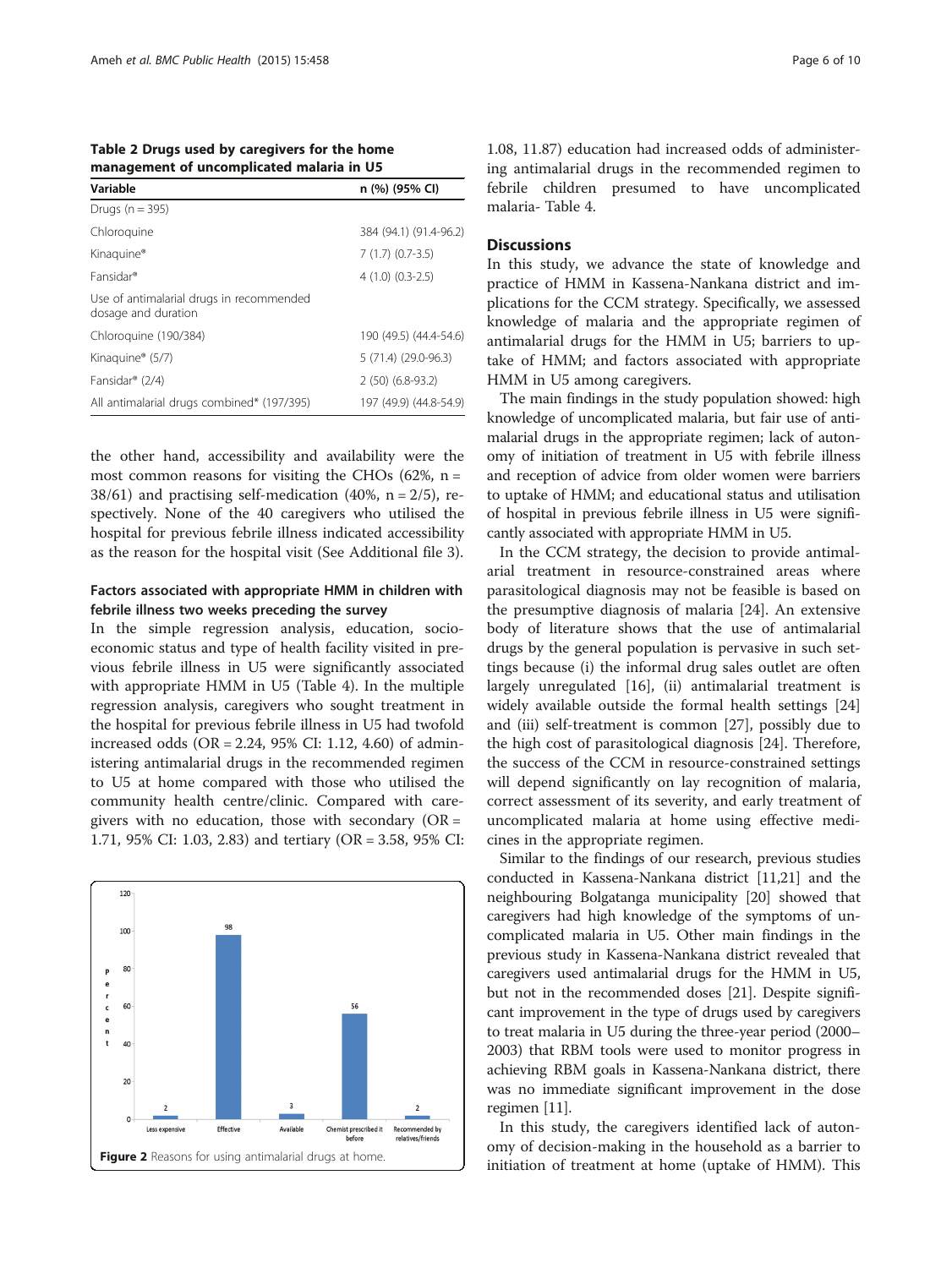<span id="page-6-0"></span>Table 3 Appropriate use of antimalarial drug by source of health care utilized in previous illness in U5 [n (%) (95% CI)]

|                                                                                             | <b>Health Centre/clinic</b>                                                                                                  | Drug store            | Community<br><b>Health Officers</b> | Hospital             | Self-medication   |
|---------------------------------------------------------------------------------------------|------------------------------------------------------------------------------------------------------------------------------|-----------------------|-------------------------------------|----------------------|-------------------|
| Use of antimalarial drugs by source 227 (57.5) (52.4-62.4)<br>of health care ( $n = 395$ )  |                                                                                                                              | 62 (15.7) (12.2-19.7) | 61 (15.4) (12.0-19.4)               | 40 (10.1) (7.3-13.5) | $5(1.3)(0.4-2.9)$ |
| Appropriate use of drug regimen<br>by source of health care utilised<br>in previous illness | 110/227 (48.5) (41.8-55.2) 30/62 (48.3) (35.5-61.4) 27/61 (44.3) (31.5-57.6) 27/40 (67.5) (50.9-81.4) 3/5 (60.0) (14.7-94.7) |                       |                                     |                      |                   |

notion is further supported by the fact only 29% of the caregivers who recognised the symptoms of uncomplicated malaria had the freedom of initiating treatment at home. Reception of advice from older women, most of which was on the use of herbs, was also a barrier to uptake of HMM. The predominant use of herbs by caregivers as one of the actions taken during onset of fever in U5 is a reflection of adherence to advice received from older women. Although lack of autonomy of decision-making and reception of advice were not significantly associated with appropriate HMM, interaction of these barriers could be a plausible reason for the disparity in the proportion of caregivers who recognised the symptoms of uncomplicated malaria in U5 and those who initiated treatment at home. The study in Bolgatanga municipality, which showed that the use of nonprescribed antimalarial drugs was influenced by people living around the respondents [[20](#page-9-0)], further supports the role of other stakeholders in influencing the uptake of HMM by caregivers.

Health centres/clinics were the most common source of health care available to and utilised by the caregivers. This is anticipated probably due to the perceived effectiveness of antimalarial treatment received from these health facilities and the relatively high number (six CHCs and over 30 health clinics) of these facilities in the study site [[28\]](#page-9-0). The foremost reason why caregivers utilised CHOs was because of their accessibility, which is the very principle for the establishment of the CHPS programme. Drug stores were perceived to be accessible, convenient, reliable, and less expensive. These attributes are also underscored in existing literature which reveal that drug stores often satisfy consumer needs for low cost and accessible health services [\[12](#page-9-0)-[15](#page-9-0)]. The He Ha Ho communication campaign, one of Ghana's RBM strategies to raise awareness of drug stores as a source of health care [\[7](#page-8-0)], may have contributed to the high use of drug stores by the caregivers.

Based on evidence from drug efficacy studies, Ghana changed its antimalarial drug policy from chloroquine to ACT as its first line drug for the treatment of malaria and HMM [\[19\]](#page-9-0). However, a systematic review shows that chloroquine is still being used [[34,35](#page-9-0)] often in suboptimal doses [[36](#page-9-0),[37](#page-9-0)]. The use of antimalarial drugs, 99% of which was chloroquine and its brand Kinaquine®, in

the appropriate regimen was 50% in this study area and higher than the 36% [[38\]](#page-9-0) and 16% [\[11](#page-8-0)] previously reported in the study site. This is expected and attributable to years of interventions targeted at improving knowledge of drug regimen in the study setting [[11](#page-8-0)]. At the time this study was conducted, ACTs were the first line antimalarial drug in Ghana, but were yet to be made available in the health facilities in the study site. Even though ACTs were not administered to U5 by the caregivers in this study, information gained and lessons learned from the use of non-ACT regimen in this study are relevant and can be used to implement the CCM strategy.

Similar to a study in southwest Nigeria [[39](#page-9-0)], higher educational level was associated with the use of antimalarial drugs in the appropriate regimen. In order to improve the use of antimalarial drugs in the recommended regimen at home, health education programmes that promote strict compliance to antimalarial treatment guidelines should be targeted at caregivers with little (primary) or no education in malaria endemic areas where parasitological diagnosis of malaria may be limited. In minimising barriers to uptake of HMM, health education programmes that reinforce positive health-seeking behaviour for the treatment of malaria should also be targeted at older women and other stakeholders who have considerable influence on caregivers.

Caregivers who had previously sought treatment for febrile illnesses in children in the hospital were significantly more likely to use antimalarial drugs in the appropriate regimen. This suggests that doctors working in the hospital in Kassena-Nankana district complied with protocol standards of prescription, as has been reported in Sudan [\[40](#page-9-0)]. The significant association between previous hospital attendance and appropriate HMM is further corroborated by the evidence that appropriate use of drug regimen by source of health care was highest (68%) for caregivers who utilised the hospital. Although accessibility of the hospital received zero ranking among the reasons for its utilisation by caregivers who used it, it is understandable due to its position as the sole referral hospital serving the district. Effectiveness of the medication prescribed by doctors in the hospital was the most common reason for its utilisation.

Our study findings should be interpreted in light of the following limitations: the lack of data on laboratory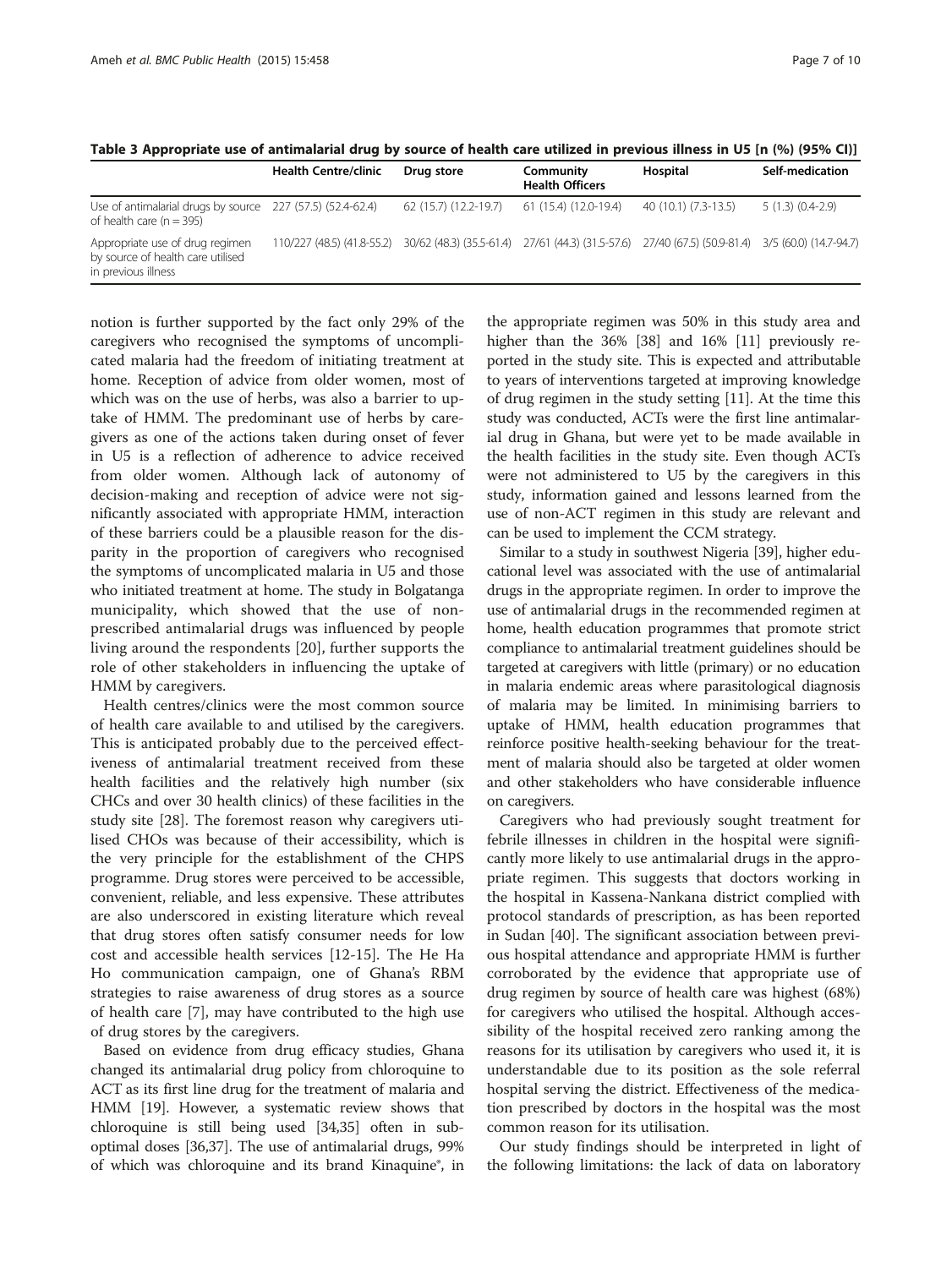# Yes n (%)  $N$ o n (%) Unadjusted OR (95 CI) Adjusted OR (95 CI) 197 (49.9) 198 (50.1) Age group 15-24 years 1992 12:30 12:30 12:30 12:30 12:30 12:30 12:30 12:30 12:30 12:30 12:30 12:30 12:30 12:30 12:30 12:30 12:30 12:30 12:30 12:30 12:30 12:30 12:30 12:30 12:30 12:30 12:30 12:30 12:30 12:30 12:30 12:30 12:30 12:30 1 25-34 years 96 (48.7) 101 (51.0) 1.01 (0.62-1.65) ≥35 years 54 (27.4) 47 (23.7) 1.22 (0.70-2.14) Education None 100 (50.8) 130 (65.7) 1 1 Primary 60 (30.5) 39 (19.7) 0.88 (0.44-1.77) 0.59 (0.30-1.20) Secondary 17 (8.6) 25 (12.6) 2.00 (1.24-3.23) 1.71 (1.03-2.83) Tertiary 20 (10.1) 4 (2.0) 6.50 (2.12-19.98) 3.58 (1.08-11.87) Occupation None 26 (13.2) 26 (13.2) 26 (13.2) 26 (13.2) 26 (13.2) 26 (13.2) 26 (13.2) Farmers 109 (55.0) 124 (62.9) 0.64 (0.35-1.16) Traders/civil servants 56 (28.3) 47 (23.9) 1.10 (0.55-2.18) Religion Traditional 49 (24.9) 57 (28.8) 1 Christianity 137 (69.5) 124 (62.6) 1.29 (0.83-2.00) Moslem 11 (5.6) 17 (8.6) 0.75 (0.31-1.81) Marital status Married 183 (92.9) 180 (90.9) 191 180 (90.9) 1 Other 14 (7.1) 18 (9.1) 0.77 (0.37-1.57) Socio-economic status (SES) Lowest 48 (24.4) 17 (8.6) 1 1 Middle low 48 (24.4) 45 (22.7) 0.38 (0.19-0.76) 0.40 (0.18-1.86) Middle 36 (18.2) 42 (21.2) 0.30 (0.15-0.63) 0.34 (0.15-1.02) Middle high 37 (18.8) 43 (21.7) 0.30 (0.15-0.62) 0.35 (0.16-1.05) Highest 28 (14.2) 51 (25.8) 0.19 (0.09-0.40) 0.22 (0.10-1.10) Reception of advice from older women No 18 (9.1) 13 (6.6) 1 Yes 179 (90.9) 185 (93.4) 070 (0.34-1.45) Lack of autonomy of initiating treatment Yes 135 (68.5) 136 (68.7) 1 No 62 (31.5) 62 (31.3) 0.99 (0.65-1.52) Source of health care utilised in the past Health centre/clinic 110 (55.8) 117 (59.1) 1 Drug store 30 (15.3) 32 (16.2) 1.02 (0.56-1.75) 1.06 (0.58-1.90) Self-medication 3 (1.5) 2 (1.0) 0.51 (0.05-5.94) 0.51 (0.04-5.75) CHO 27 (13.7) 34 (17.1) 0.79 (0.47-1.30) 0.78 (0.42-1.44)

#### <span id="page-7-0"></span>Table 4 Factors associated with appropriate HMM in children with febrile illness two weeks preceding the survey

Variable **Appropriate home management of malaria in U5 (N** = 395) Variable

Odds ratio were adjusted in the multiple regression model for education, socio-economic status and source of health care utilised in the past.

Hospital 27 (13.7) 13 (6.6) 2.20 (1.09-4.49) 2.24 (1.12-4.60)

confirmation of malaria in index episode of febrile illness in U5, and self-report of fever in U5 and the use of antimalarial drugs in the recommended regimen by caregivers. However, the main strength of this research was the use of a community-based survey to identify the barriers of uptake of HMM and determine factors associated with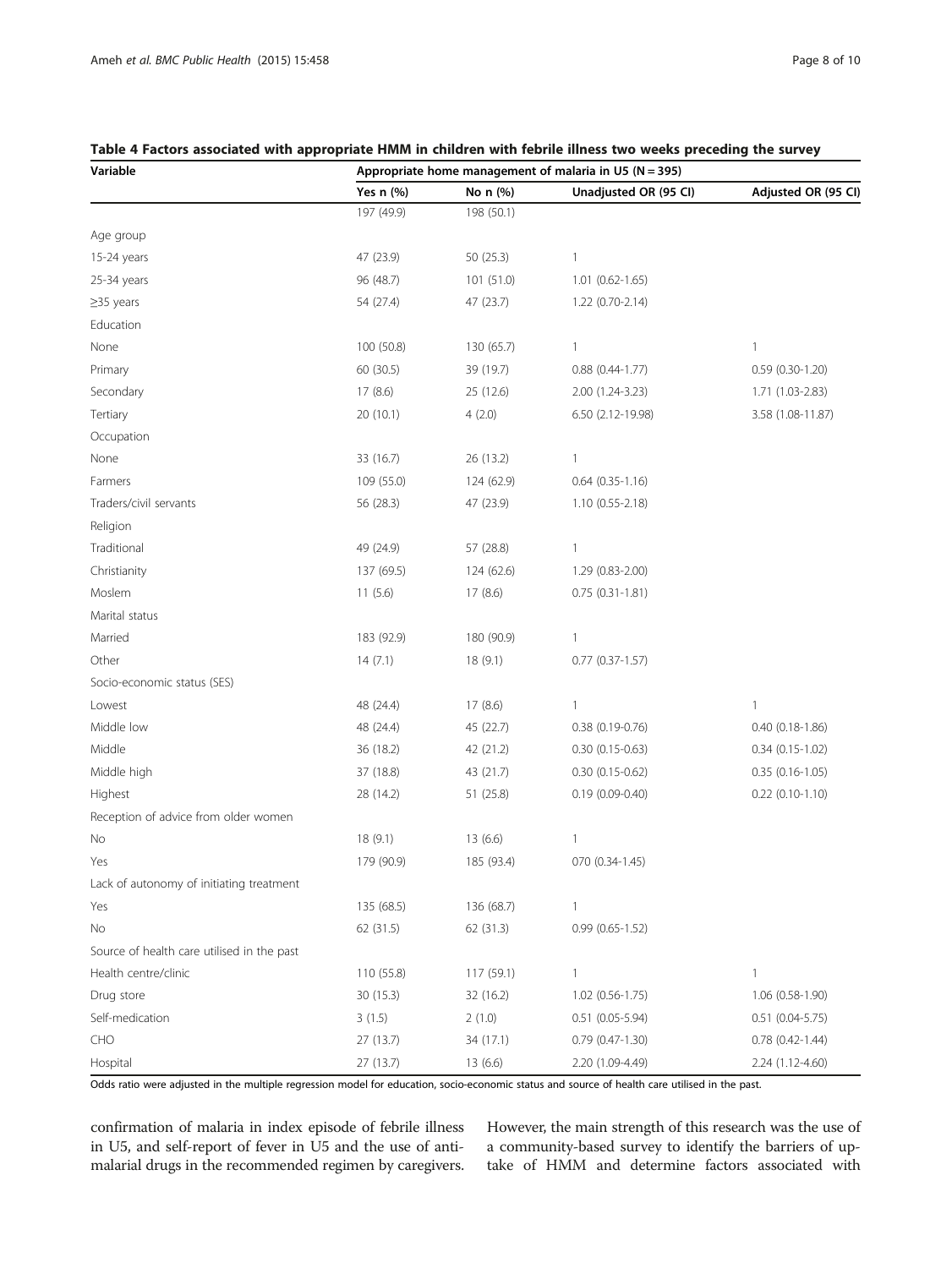<span id="page-8-0"></span>appropriate HMM in U5 in the study population in rural Kassena-Nankana district, northern Ghana. The potential for the CCM strategy to substantially increase access to life-saving malarial diagnostics and treatment has been demonstrated [\[23,25](#page-9-0)-[27\]](#page-9-0), but presumptive self-treatment with antimalarial drugs by caregivers has also been reported in areas that the CCM strategy is being implemented [\[27](#page-9-0)]. The key lesson learned from this research conducted in the era of the HMM strategy is that caregivers with lower educational levels are less likely to practice appropriate HMM compared with those with higher educational level. This lesson can then be leveraged to improve the use of the current first line antimalarial drugs in the recommended regimen within the platform of the CCM strategy by targeting caregivers with little or no education in communities where parasitological diagnosis of malaria may not be feasible.

#### **Conclusions**

In this study, half of the caregivers who recognised the symptoms of uncomplicated malaria used antimalarial drugs in the recommended regimen, according to the Ghanaian malaria treatment guideline. Lack of autonomy of initiating treatment at home and reception of advice were barriers to the uptake of HMM. Higher educational level and utilisation of hospital in previous febrile illness in U5 were associated with appropriate use of antimalarial drugs. These findings underscore the need for health education programmes that promote the use of antimalarial drugs in the appropriate regimen for the treatment of uncomplicated malaria and reinforce positive health-seeking behaviour among caregivers. These programmes must reach the wider community because in some settings, the primary caregivers may not always have the autonomy of initiating treatment.

#### Additional files

[Additional file 1:](http://www.biomedcentral.com/content/supplementary/s12889-015-1777-3-s1.xls) Knowledge of uncomplicated malaria and actions taken during onset of fever in U5.

[Additional file 2:](http://www.biomedcentral.com/content/supplementary/s12889-015-1777-3-s2.xlsx) Barriers to uptake of home management of uncomplicated malaria.

[Additional file 3:](http://www.biomedcentral.com/content/supplementary/s12889-015-1777-3-s3.xlsx) Reasons for utilising sources of health care by 395 caregivers who administered antimalarial drugs.

#### Abbreviations

ACT: Artemesinin-based Combination Therapy; CCM: Community Case Management of childhood illness; CHPS: Community-based Health Planning and Services; CHOs: Community Health Officers; CHWs: Community Health Workers; CMDs: Community Medicine Distributors; HDSS: Health and Demographic Surveillance System; HMM: Home Management of uncomplicated Malaria; LHWs: Lay Health Workers; LMICs: Low- and Middle-Income Countries; NHRC: Navrongo Health Research Centre; RDT: Rapid Diagnostic Test; RBM: Roll Back Malaria; SES: Socio-economic Status; SSA: Sub-Saharan Africa; U5: Children under 5 years of age; WHO: World Health Organization.

#### Competing interests

The authors declare that they have no competing interests.

#### Authors' contributions

SA developed the study protocol. SA and PW provided statistical support for data analysis and interpretation. All authors critically reviewed the manuscript and approved the final version.

#### Acknowledgements

Financial support for this research was provided by the UNICEF/UNDP/World Bank/WHO Special Programme for Research Training in Tropical Diseases. The authors acknowledge the assistance of the Director and staff of the NHRC, Kassena-Nankana district, Upper-East Region of Ghana. We are grateful to Patricia Akweongo and Ronel Kellerman for their contributions in designing and supervising the study. Analysis and writing time for CWK was supported through funding from the Bill and Melinda Gates Foundation (Global Health Grant Number: OPP1021893); and through general support grants to the African Population and Health Research Center from the Swedish International Development Cooperation Agency (Grant Number 2011–001578) and the William and Flora Hewlett Foundation (Grant Number 2012–7612).

#### Author details

<sup>1</sup>Department of Community Medicine, College of Medical Sciences, University of Calabar, Calabar, Cross River State, Nigeria. <sup>2</sup>Medical Research Council/Wits Rural Public Health and Health Transitions Research Unit (Agincourt), School of Public Health, Faculty of Health Sciences, University of the Witwatersrand, Johannesburg, South Africa. <sup>3</sup>Navrongo Health Research Centre, Navrongo, Ghana. <sup>4</sup>African Population and Health Research Center, Nairobi, Kenya.

#### Received: 29 October 2014 Accepted: 22 April 2015 Published online: 02 May 2015

#### References

- 1. World Health Organization. World Malaria Report. Geneva, Switzerland: WHO; 2013. ISBN 978 92 4 156469 4. [http://www.who.int/malaria/](http://www.who.int/malaria/publications/world_malaria_report_2013/wmr2013_no_profiles.pdf?ua=1) [publications/world\\_malaria\\_report\\_2013/wmr2013\\_no\\_profiles.pdf?ua=1](http://www.who.int/malaria/publications/world_malaria_report_2013/wmr2013_no_profiles.pdf?ua=1). Accessed 24 May 2014.
- 2. World Health Organization. World Malaria Report 2005. Geneva, Switzerland: WHO; 2005. WHO/HTM/MAL/2005.1102.
- 3. Binka FN, Morris SS, Ross DA, Arthur P, Aryeetey ME. Patterns of malaria morbidity and mortality in children in northern Ghana. Trans R Soc Trop Med Hyg. 1994;88 Suppl 4:381–5.
- 4. Newton CR, Krishna S. Severe falciparum malaria in children: current understanding of pathophysiology and supportive treatment. Pharmacol Ther. 1998;79 Suppl 1:1–53.
- 5. World Health Organization. The African Summit on Roll Back Malaria, Abuja, Nigeria. Geneva, Switzerland: WHO; 2003. WHO/CDS/RBM/2003.46. [http://](http://whqlibdoc.who.int/hq/2003/WHO_CDS_RBM_2003.46.pdf) [whqlibdoc.who.int/hq/2003/WHO\\_CDS\\_RBM\\_2003.46.pdf](http://whqlibdoc.who.int/hq/2003/WHO_CDS_RBM_2003.46.pdf). Accessed 25 April 2014.
- 6. Kpanake L, Dassa KS, Mullet E. Why most Togolese people do not seek care for malaria in health care facilities: a theory-driven inventory of reasons. Psychol Health Med. 2009;14 Suppl 4:502–10.
- 7. World Health Organization. The Roll Back Malaria strategy for improving access to treatment through home management of malaria. [Geneva,](http://whqlibdoc.who.int/hq/2005/WHO_HTM_MAL_2005.1101.pdf?ua=1) [Switzerland: WHO; 2005. WHO/HTM/MAL/2005.1101. http://whqlibdoc.who.int/](http://whqlibdoc.who.int/hq/2005/WHO_HTM_MAL_2005.1101.pdf?ua=1) [hq/2005/WHO\\_HTM\\_MAL\\_2005.1101.pdf?ua=1.](http://whqlibdoc.who.int/hq/2005/WHO_HTM_MAL_2005.1101.pdf?ua=1) Accessed 16 July 2014.
- 8. Tarimo DS, Minjas JN, Bygbjerg IC. Malaria diagnosis and treatment under the strategy of the integrated management of childhood illness (IMCI): relevance of laboratory support from the rapid immunochromatographic tests of ICT Malaria P.f/P.v and OptiMal. Ann Trop Med Parasitol. 2001;95(5):437–44.
- 9. Rolland E, Checchi F, Pinoges L, Balkan S, Guthmann JP, Guerin PJ. Operational response to malaria epidemics: are rapid diagnostic tests cost-effective? Trop Med Int Health. 2006;11 Suppl 4:398–408.
- 10. Roll Back Malaria. The global malaria action plan for a malaria-free world. Geneva, Switzerland: WHO; 2008. [http://www.rollbackmalaria.org/files/files/](http://www.rollbackmalaria.org/files/files/about/gmap/gmap.pdf) [about/gmap/gmap.pdf](http://www.rollbackmalaria.org/files/files/about/gmap/gmap.pdf). Accessed 10 May 2014.
- 11. Owusu-Agyei S, Awini E, Anto F, Mensah-Afful T, Adjuik M, Hodgson A, et al. Assessing malaria control in the Kassena-Nankana district of northern Ghana through repeated surveys using the RBM tools. Malar J. 2007;4(6):103.